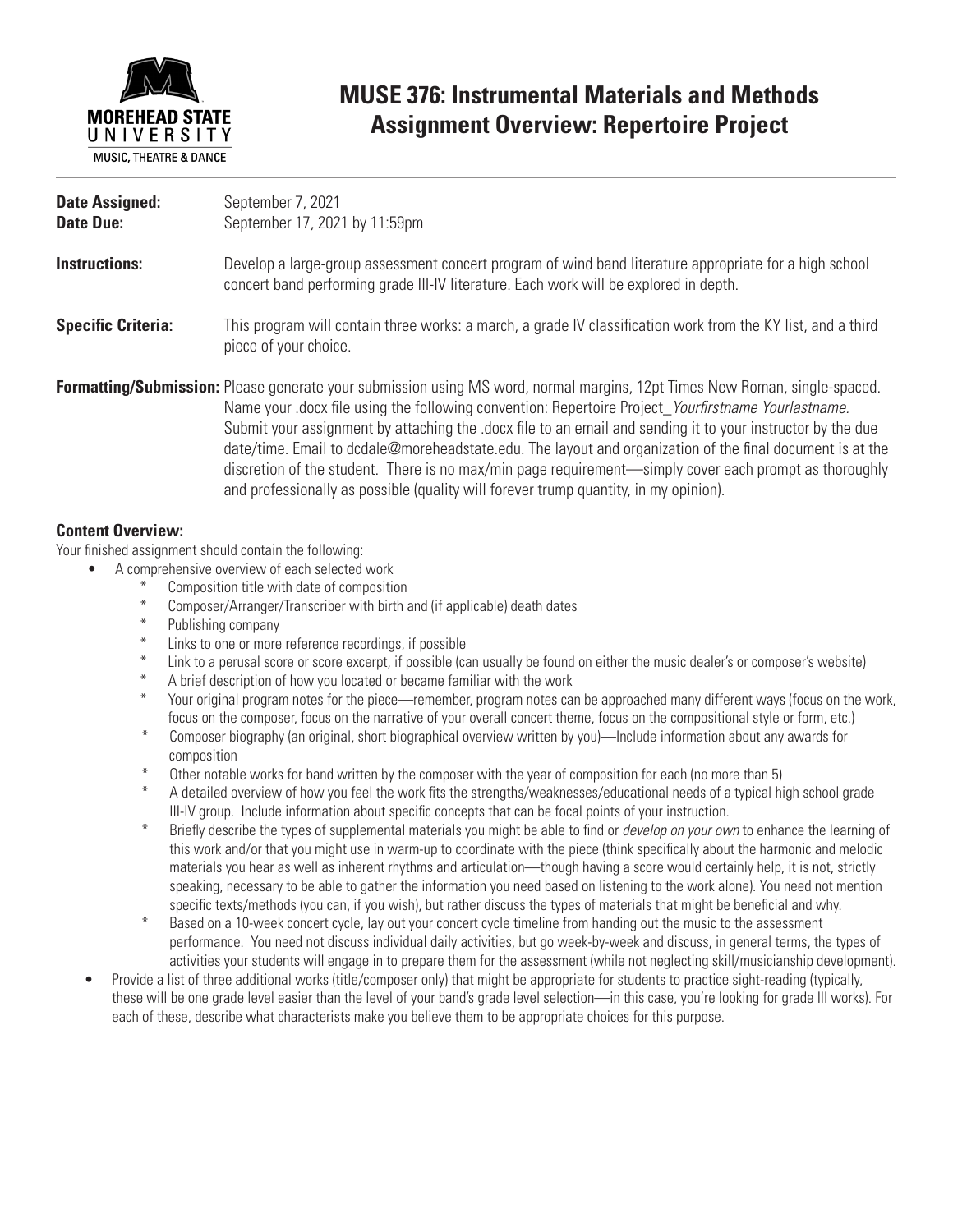# **GRADING RUBRIC**

| <b>GRADE</b> | <b>POINTS</b> | <b>CRITERIA</b>                                                                                                                                                                                                                                                                                                                                                                                                                                                                     |
|--------------|---------------|-------------------------------------------------------------------------------------------------------------------------------------------------------------------------------------------------------------------------------------------------------------------------------------------------------------------------------------------------------------------------------------------------------------------------------------------------------------------------------------|
| A            | 90-100        | Student work displays a high degree of professionalism. All submission guidelines were<br>followed. All required content was present. Organization of the final document was well<br>considered and easy to follow. The student was thorough in his/her responses to assignment<br>prompts and responses demonstrate a high degree of competence on the relevant topic.                                                                                                             |
| B            | 80-89         | Student work displays professionalism with very few exceptions. While all submission<br>guidelines were followed and all required content was present, the content fell short in very<br>minor ways with regard to organization, grammar/punctuation, or thoroughness. The student's<br>responses generally demonstrated a high degree of competence on the relevant topic with very<br>few exceptions.                                                                             |
| C            | 70-79         | Student work has some issues with professionalism. While the work was submitted on time,<br>there may have been issues with formatting guidelines or there may be some required content<br>missing. Organization may lack in some ways and there may be several issues with grammar/<br>punctuation or thoroughness in the student's responses. The student's responses demonstrate<br>the need for a review of topics inherent to the assignment.                                  |
| $\mathsf{D}$ | 60-69         | The student's work falls short of the expectation. The assignment lacked in most respects,<br>including (but not limited to) serious issues in one or more of the following areas: ability to<br>follow instructions for content and submission, organization of final submission, punctuation<br>and grammar, thoroughness of response, inclusion of all required content, etc. The student's<br>responses demonstrate a serious need to review topics inherent to the assignment. |
| E            | $0 - 59$      | The quality of the student's work is extremely poor or the student failed to submit the<br>assignment. A face-to-face meeting (real or virtual) with the instructor will be required to dis-<br>cuss expectations for student work and potential remediation.                                                                                                                                                                                                                       |